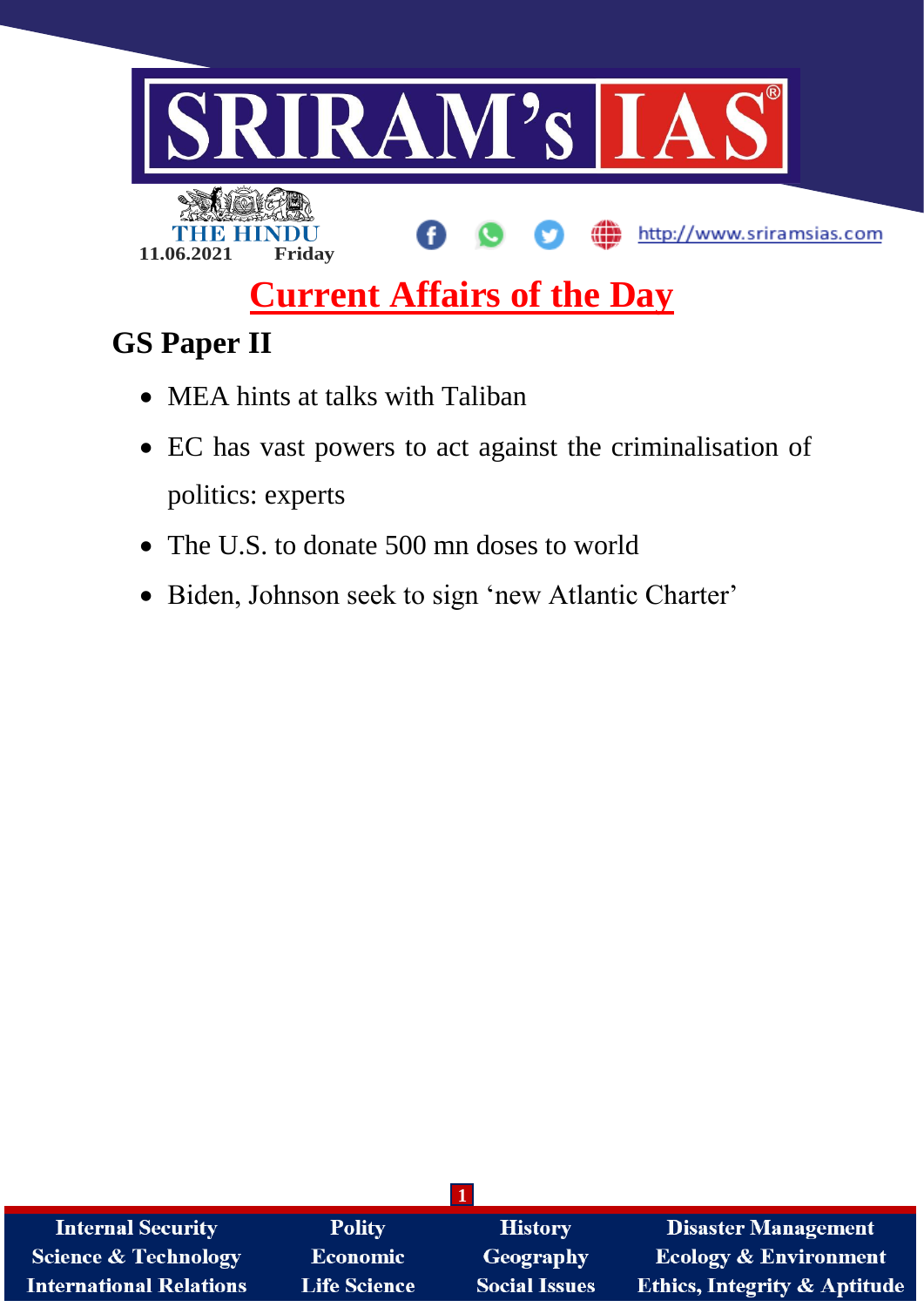

- 1. India is in contact with "various stakeholders" in Afghanistan, the Ministry of External Affairs (MEA) said in response to specific questions about whether the government has opened direct talks with the Taliban.
- 2. So far, India has refused to open a direct dialogue with the Taliban leadership.
- 3. However, according to experts, India has reconsidered its position in the aftermath of the U.S. announcement that it would pull out all its troops by September this year.
- 4. An official, who asked not to be named, said India's engagement with groups in Afghanistan was driven by a desire to "limit the damage" to its security interests as a result of the U.S.'s decision to leave and the Taliban gaining military strength in several key provinces.

## **EC has vast powers to act against the criminalisation of politics: experts**

- 1. Legal and political experts said the Election Commission could do more to stop the criminalisation of politics, during a discussion on the implementation of the Supreme Court's February 2020 directions to political parties on publicising criminal antecedents of candidates.
- 2. The EC and the judiciary would have to play their parts. He said the EC had "vast powers", including under Article 324 of the Constitution.
- 3. The EC should issue show-cause notices to parties if it finds the reasons they give for selecting a candidate with criminal antecedents "not in consonance with the intent or purport" of the SC's order.
- 4. Former Chief Election Commission O.P. Rawat, however, said he did not agree with the suggestion that the EC should use its plenary power. Citing the SC, he said the EC had "no locus standi to enter the political process per se". He said the investigation and trial of cases should be expedited and there should be an effort to disseminate information to voters.

| <b>Internal Security</b>        | <b>Polity</b>       | <b>History</b>       | <b>Disaster Management</b>              |  |  |  |
|---------------------------------|---------------------|----------------------|-----------------------------------------|--|--|--|
| <b>Science &amp; Technology</b> | <b>Economic</b>     | Geography            | <b>Ecology &amp; Environment</b>        |  |  |  |
| <b>International Relations</b>  | <b>Life Science</b> | <b>Social Issues</b> | <b>Ethics, Integrity &amp; Aptitude</b> |  |  |  |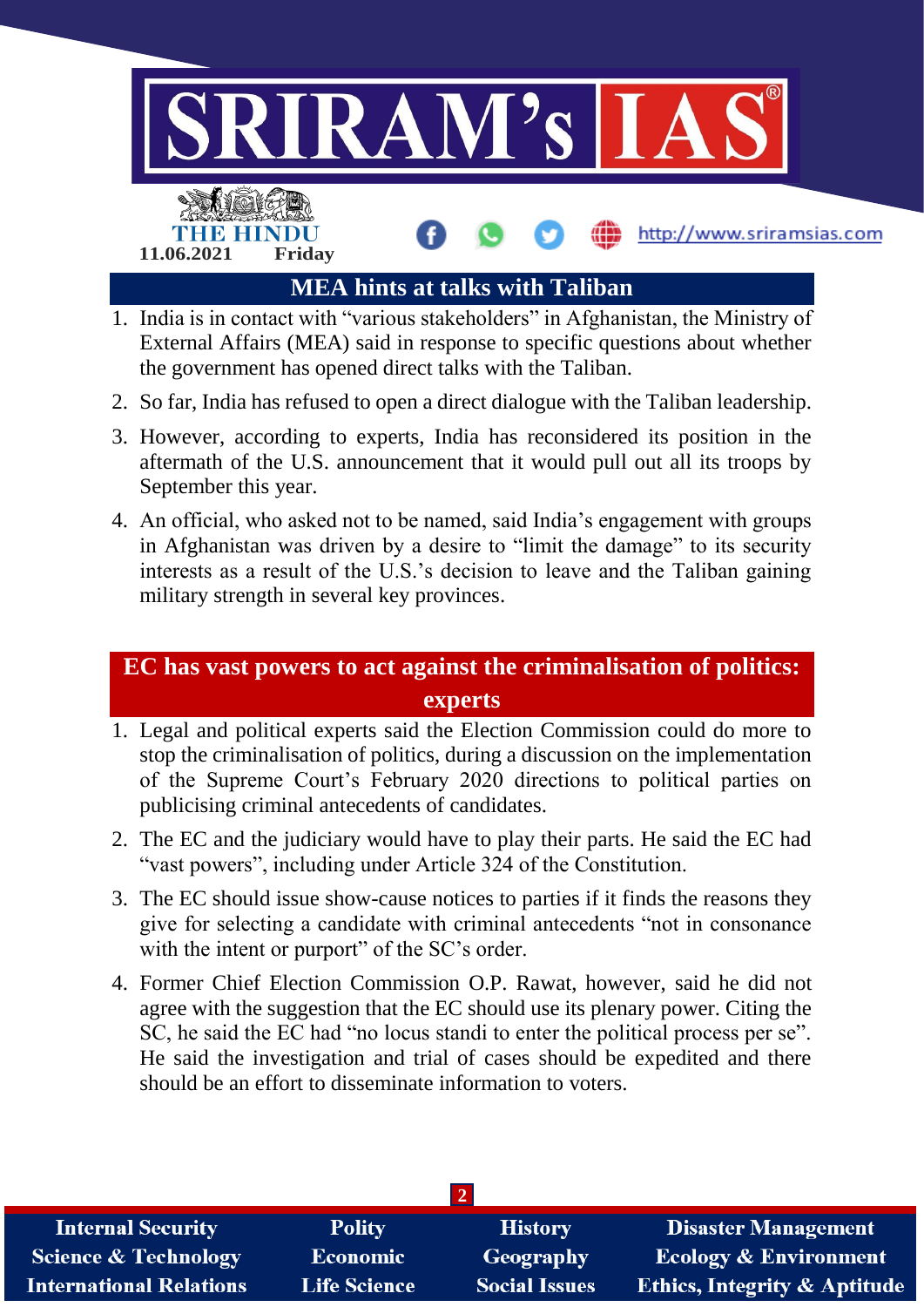

- 1. The U.S. will purchase half a billion doses of the Pfizer-BioNTech COVID-19 vaccine and donate them to 92 low and middle-income countries and the African Union.
- 2. The vaccines will be shipped from August onwards, with 200 million doses distributed this year and 300 million by the middle of next year, according to a 'fact sheet' released by the White House.
- 3. Rich countries have come under increasing pressure to not sit on orders of excess vaccines as many in middle and lower-income countries remain unvaccinated.
- 4. The U.S. will work on delivering the vaccines via COVAX, an international coalition that is involved with global vaccine access.
- 5. Pfizer will sell the doses to the U.S. government at a "not-for-profit" price, the Washington Post reported.

#### **India will benefit**

- 1. Separately, the U.S. has already begun shipping 80 million doses of mostly AstraZeneca vaccines to other countries. Three-quarters of these are being allocated through COVAX and a quarter is being shared bilaterally.
- 2. However, regulatory issues remain even as supply chain issues are easing up, partly due to the U.S. releasing AstraZeneca, Novavax and Sanofi vaccines from the purview of its Defence Production Act, which had resulted in export controls for raw materials that go into manufacturing these inoculations.

### **Biden, Johnson seek to sign 'new Atlantic Charter'**

- 1. The two leaders inspected documents related to the Atlantic Charter, a declaration signed by British Prime Minister Winston Churchill and U.S. President Franklin D. Roosevelt in August 1941, setting out common goals for the world after Second World War.
- 2. Those goals included freer trade, disarmament and the right to selfdetermination of all people. It is often cited as a cornerstone of the trans-Atlantic "special relationship."
- 3. The charter laid the foundation for the United Nations and NATO.

| <b>Internal Security</b>        | <b>Polity</b>       | <b>History</b>       | <b>Disaster Management</b>              |  |  |  |
|---------------------------------|---------------------|----------------------|-----------------------------------------|--|--|--|
| <b>Science &amp; Technology</b> | Economic            | Geography            | <b>Ecology &amp; Environment</b>        |  |  |  |
| <b>International Relations</b>  | <b>Life Science</b> | <b>Social Issues</b> | <b>Ethics, Integrity &amp; Aptitude</b> |  |  |  |